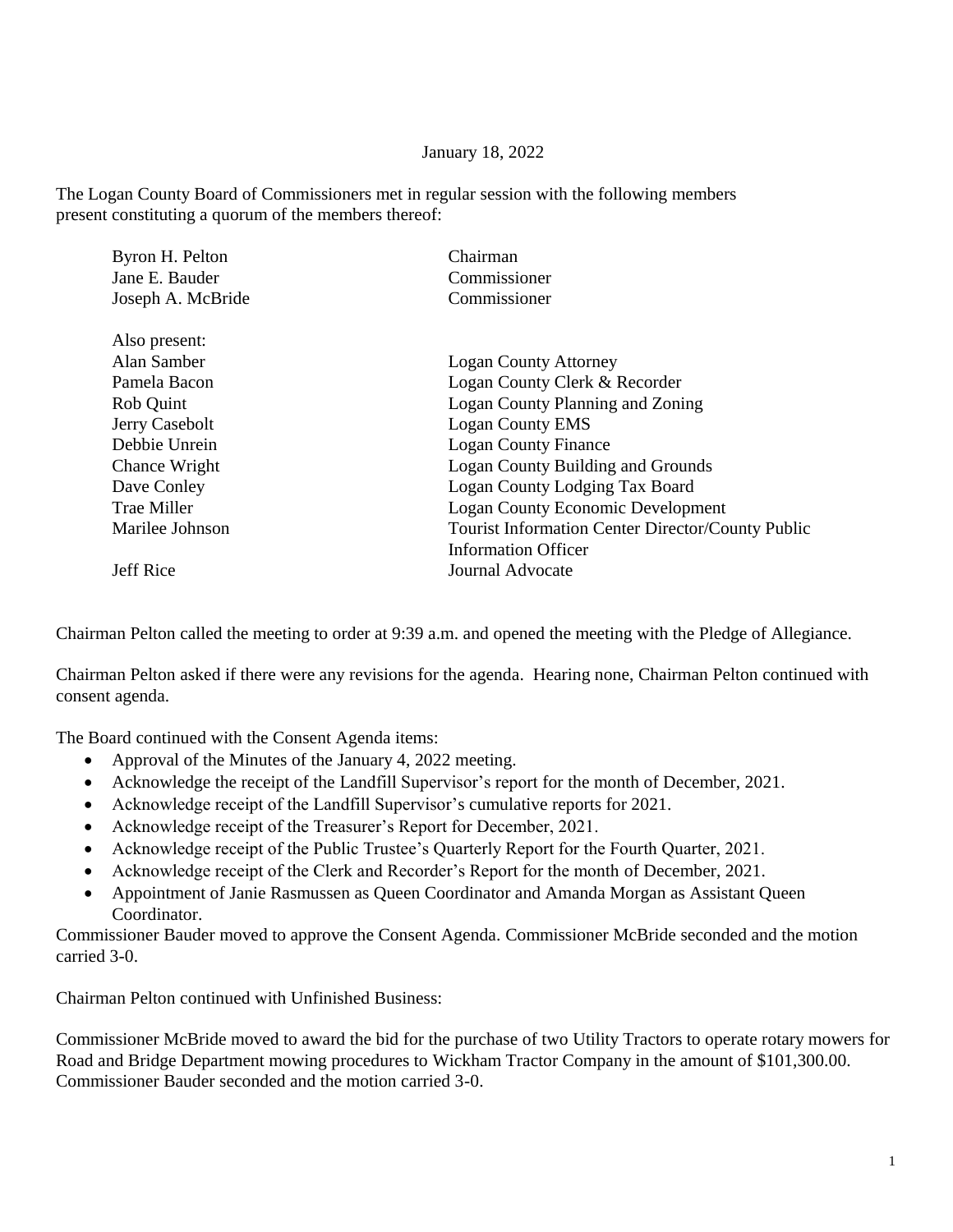Commissioner Bauder moved to award the bid for the purchase of two extreme use single wing rotary mowers for Road and Bridge Department barrow pit mowing operations to Redlund Equipment in the amount of \$22,500 each for a total of \$45,000.00. Commissioner McBride seconded and the motion carried 3-0.

Commissioner McBride moved to deny the award of the bid for the replacement of Bridge LOG 93-60.5-243 crossing the South Platte River on Logan County Road 93 between State Highway 138 and I-76 east of Crook Colorado. Commissioner Bauder seconded and the motion carried 3-0.

Commissioner Bauder moved to approve Resolution 2022-4 approving the Re-subdivision and Replat of Lots 1, 2, and 3 Country Club Hills Subdivision Second Filing, located in Section 36, Township 8 North, Range 53 West of the 6 th PM, Logan County, Colorado. Commissioner McBride seconded and the motion carried 3-0.

Chairman Pelton continued with New Business:

The Board of Commissioners made the following appointments:

- Chairman of the Board Byron Pelton
- Vice Chairman of the Board Jane Bauder
- Administrative Officer to the Board of County Commissioners/Human Resources Diana Korbe
- County Attorney Alan Samber
- Attorney for Human Services Department Kimberlee Keleher
- Budget Officer Debbie Unrein
- Emergency Management Coordinator Jerry Casebolt
- Veteran Service Officer John Haynie
- Fair Manager Guy McEndaffer
- Fair Admin. Assistant Faith Blankenship
- Centennial Mental Health Board Dave Long
- Northeast Colorado Health Department Board Byron Pelton
- South Platte Reginal Transportation Authority Joe McBride and Jane Bauder
- Northeast Colorado Association of Local Governments Primary: Byron Pelton
- Northeast Colorado Association of Local Governments Alternate: Jane Bauder
- Board of Adjustment Primary: Joe McBride
- Board of Adjustment Alternate: Jane Bauder
- Logan County Economic Development Corporation Joe McBride
- Logan County Lodging Tax Board Byron Pelton
- Chamber of Commerce Board Jane Bauder
- CCI Representative Byron Pelton
- CTSI Worker's Compensation Pool Representative Jane Bauder
- CTSI Casualty and Property Insurance Pool Representative Joe McBride
- CTSI CCI County Health Pool Primary: Diana Korbe
- CTSI CCI County Health Pool Alternate: Jane Bauder
- Sterling Community Fund Board Jane Bauder
- VALE Board Joe McBride
- Official County Newspaper Journal-Advocate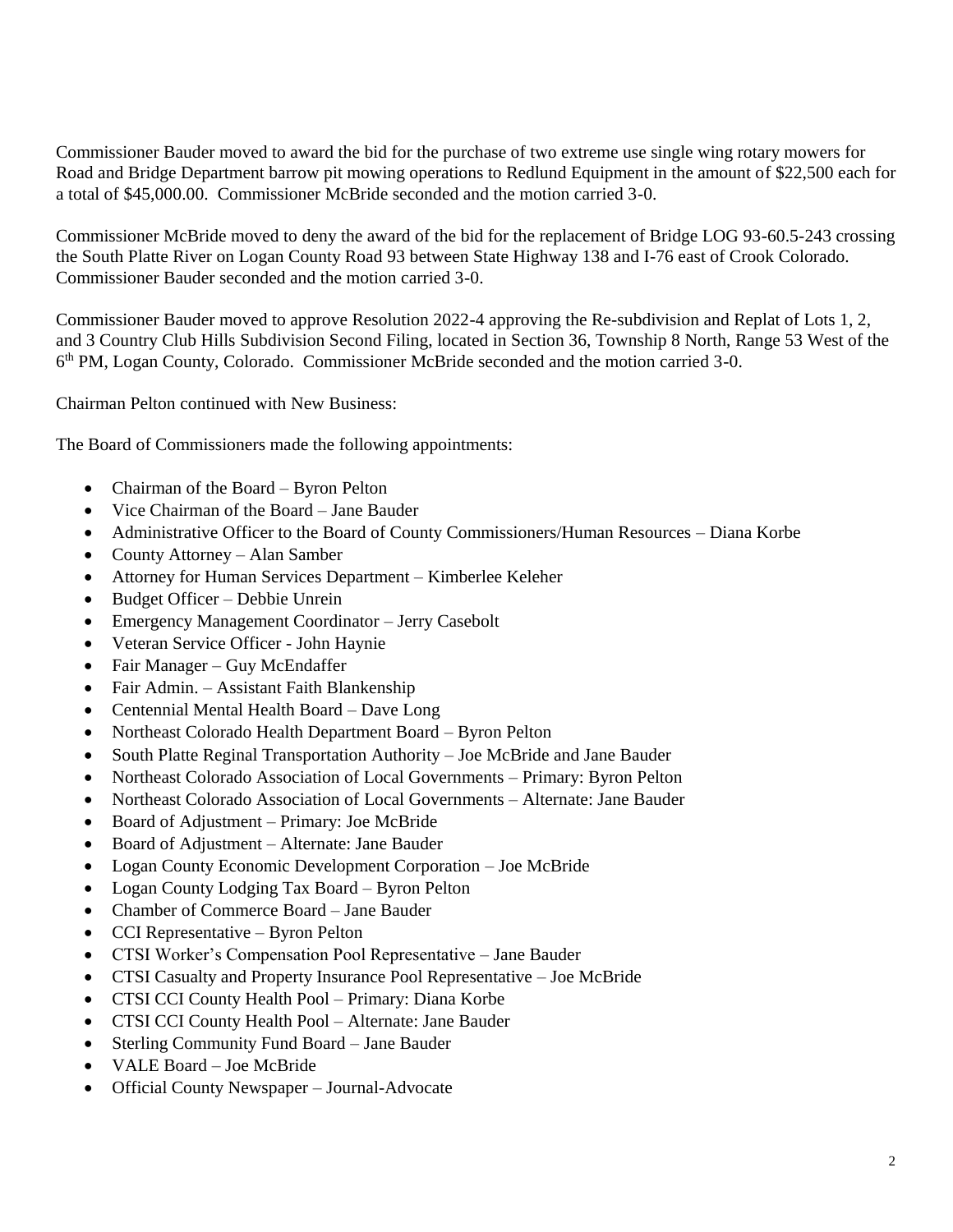Commissioner Bauder moved to make the following appointments as stated. Commissioner McBride seconded and the motion carried 3-0.

Chairman Pelton designated the Commissioner Office Bulletin Board in the Courthouse where notices of meetings and agendas will be posted for 2022 which is outside of the Commissioner Office.

Commissioner Bauder moved to approve the Logan County Lodging Tax Board Project on behalf of Brochure Distribution in the amount of \$974.07. Commissioner McBride seconded and the motion carried 3-0.

Commissioner McBride moved to approve Resolution 2022-6 concerning the review of the sufficiency of the official bonds of the following county officers: County Commissioner, Clerk and Recorder, Registrar of Titles, Examiner of Titles, Sheriff, Coroner, Treasurer, Public Trustee, and Assessor. Commissioner Bauder seconded and the motion carried 3-0.

Commissioner Bauder moved to approve Resolution 2022-7 providing for the closure of the Logan County Justice Center Fund and the transfer of the remaining fund balance of \$859.877.07 to the Logan County Sales and Use Tax Capital Improvement Fund. Commissioner McBride seconded and the motion carried 3-0.

Commissioner McBride moved to approve the 2022 Logan County Operating Plan pursuant to the Agreement for Cooperative Wildfire Protection in Logan County and authorize the Chairman to sign. Commissioner Bauder seconded and the motion carried 3-0.

Commissioner Bauder moved to approve a letter of agreement between Logan County and Lauer Szabo and Associates, PC for the audit of the financial statements for the year ended December 31, 2021 and authorize the Chairman to sign. Commissioner McBride seconded and the motion carried 3-0.

Commissioner McBride moved to approve Resolution 2022-8 deferring county commissioner redistricting until 2023 as allowed by House Bill 21-1047. Commissioner Bauder seconded and the motion carried 3-0.

Commissioner Bauder moved to approve Resolution 2022-9 approving precinct boundaries for elections conducted in Logan County. Commissioner McBride seconded and the motion carried 3-0.

## **Other Business**

Applications are being accepted for volunteers to serve on the following County advisory boards: Planning Commission, Board of Adjustment, Lodging Tax Board and Logan County Fair Board Event Seating Position and Commercial Exhibits Position. Any Logan County resident interested in serving on one of these advisory boards, should complete an application available at the Commissioner's Office or on the county website: [www.logancounty.colorado.gov.](http://www.logancounty.colorado.gov/) Applications are due by 5:00 p.m., January 28, 2022.

The next meeting will be scheduled for Tuesday, February 1, 2022, at 9:30 a.m. at the Logan County Courthouse.

There being no further business to come before the Board, the meeting adjourned at 9:55 a.m.